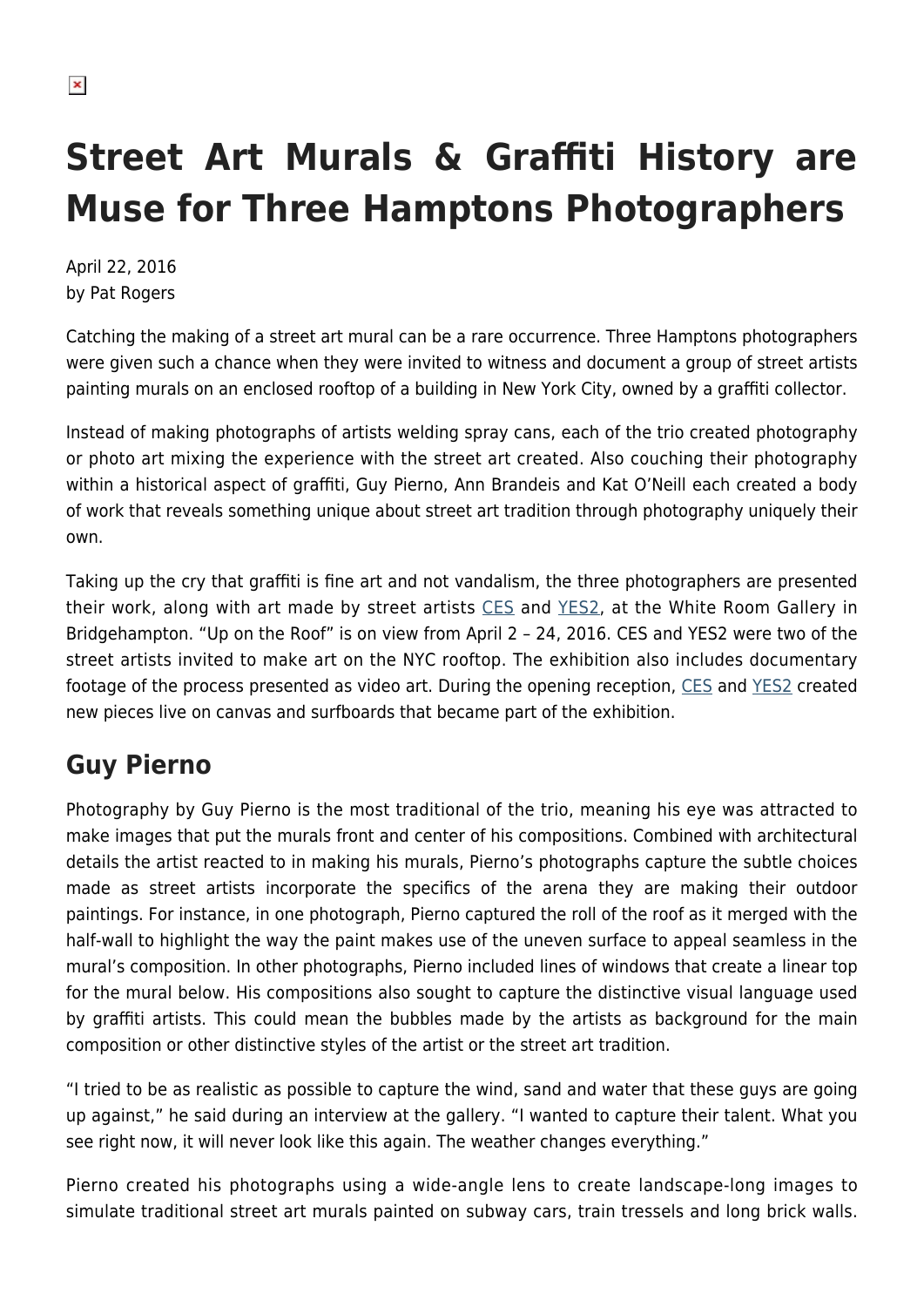Using a Rolleiflex to make medium format slides allowed him to capture the depth of the saturated color and the vibrancy of the murals created on the rooftop, he said. In making his compositions, he also sought to impart some of the fun the artists had making the work. For instance, he framed one mural to visually capture and compliment the phrase "Summer fun…"

 $\pmb{\times}$ 

.

.

.

"Crash Daze by CES" by Guy Pierno. Photography, limited edition, 24 x 64 inches.

 $\pmb{\times}$ "Summer Fun Cartoon Man YES2" by Guy Pierno.

## **Kat O'Neill**

Photographer Kat O'Neill took a different tack when making her images. After photographing the murals thoroughly, she collaged details of the street art or images of murals in their entries with images that channel the ways graffiti has made its way into pop culture such as clothing design and fashion advertisements. In one work, Subway Style 1, O'Neill includes graffiti history through the collaging of tagged trains with long horizontal presentations of her photography.

Other works are presented as broken circles with distinctive zig zags dividing the frameless work set on metal. Often accented with painted circles (to conjure the shape of spray can and sometimes images of spray cans themselves), the circular works accentuate the vivid colors, lines, patterns and writing O'Neill captured with her lens.

Along with creating compositions that reverberate with color and pattern, narration has a strong presence in O'Neill's work. She is a storyteller (produced playwright and fiction writer) and the photographs on view vibrate with implied stories or those waiting to happen. Some of her photo works borrow a page from text art through their bold titles: You Should Have Tried Harder requires no further explanation for the sultry look in the model's eyes as she gazes boldly back at the viewer. Her body is partially secreted by a horizontal bar filled with excerpts from street art, casting a fashion ad look to the work.

#### $\pmb{\times}$

.

.

"Subway Style 1" by Kat O'Neill. Mixed Media, 30 x 10 inches. Limited Edition on metal.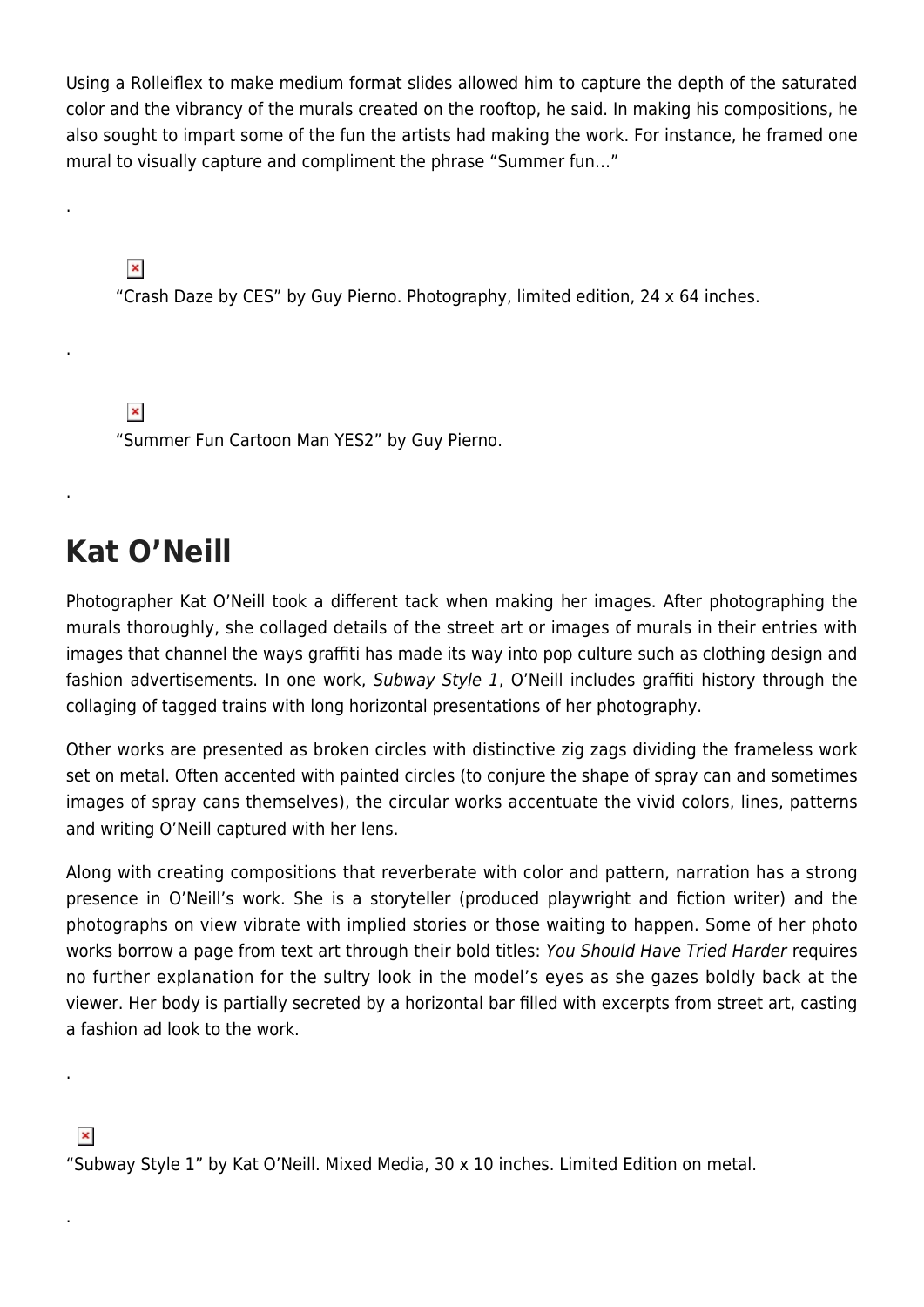"Life Iz Art" by Kat O'Neill. Photography printed on metal, 30″ round.

 $\pmb{\times}$ 

 $\pmb{\times}$ 

.

.

.

"You should have tried harder" by Kat O'Neill. 24 x 20 inches. Limited Edition on metal.

#### **Ann Brandeis**

Photographer Ann Brandeis weaves narration and fantasy to create worlds that might have been. Her photographs are collaged with digital images to conjure stories capturing different experiences of street art. In NYC, Brandeis anchors the composition with a photograph of a street art mural from the rooftop experience but transports the experience to channel the energy and impact street art has when created in a public sphere. In this image, Brandeis highlights the physical features street artists react to when making their work by adding an image of a half wall and open air vista to sandwich the graffiti mural. The image is dominated by the skylight of New York City with a strong dose of fantasy added for atmosphere.

In another work, The Beginning, Brandeis portrays the experience of the graffiti artist; in this case writing on trains in a live train station. Making use of imagery of a Paris train station, Brandeis incorporates the murals made on the rooftop collaged onto an image of a moving train with a graffiti artist applying the final touches on a mural unseen by the viewers. Through the use of imaginative storytelling, Brandeis can imply not only the experiences of making graffiti in public but aims to capture something of a subgroup of secreted artists who make work out of the public eye for the sake of expression versus commerce.

In this way, Brandeis also aims to equalize the street art and graffiti art traditions with fine art traditions by revealing some of the ways the genre sprung into existence and evolved. "Some people think graffitis is vandalism but it's not," she said during an interview at the gallery. "It's art and it should treated as such."

Brandeis's art inspired by the rooftop mural experience also aims to grab some of what New York City is like in 2015, when the rooftop mural was made and her photo art series was created. "New York City glows and it's a place where art is taking place on a roof….It looks like it's real but not quite," she said. "I try to play these ideas out in my work and see what might happen."